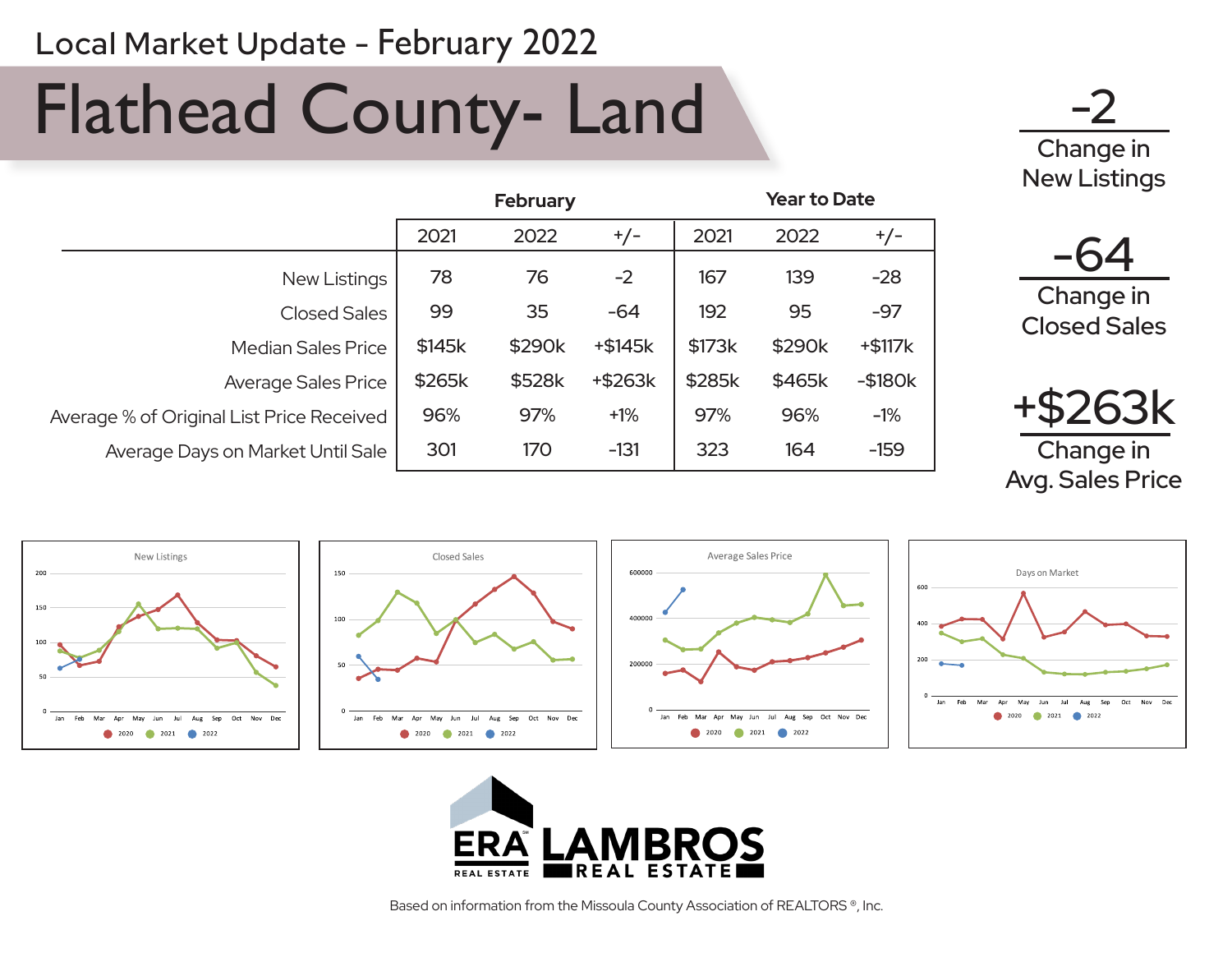# Flathead County- Residential

-7 Change in New Listings

-31

Change in Closed Sales

|                                           | <b>February</b> |        |         | <b>Year to Date</b> |        |           |  |
|-------------------------------------------|-----------------|--------|---------|---------------------|--------|-----------|--|
|                                           | 2021            | 2022   | $+/-$   | 2021                | 2022   | $+/-$     |  |
| New Listings                              | 174             | 162    | $-12$   | 345                 | 338    | $-7$      |  |
| Closed Sales                              | 143             | 112    | $-31$   | 298                 | 242    | $-56$     |  |
| <b>Median Sales Price</b>                 | \$425k          | \$580k | +\$155k | \$384k              | \$511k | $+ $144k$ |  |
| <b>Average Sales Price</b>                | \$571k          | \$755k | +\$184k | \$576k              | \$724k | $+ $148k$ |  |
| Average % of Original List Price Received | 99%             | 98%    | $-1%$   | 98%                 | 98%    | 0%        |  |
| Average Days on Market Until Sale         | 121             | 124    | $+3$    | 129                 | 124    | $-5$      |  |





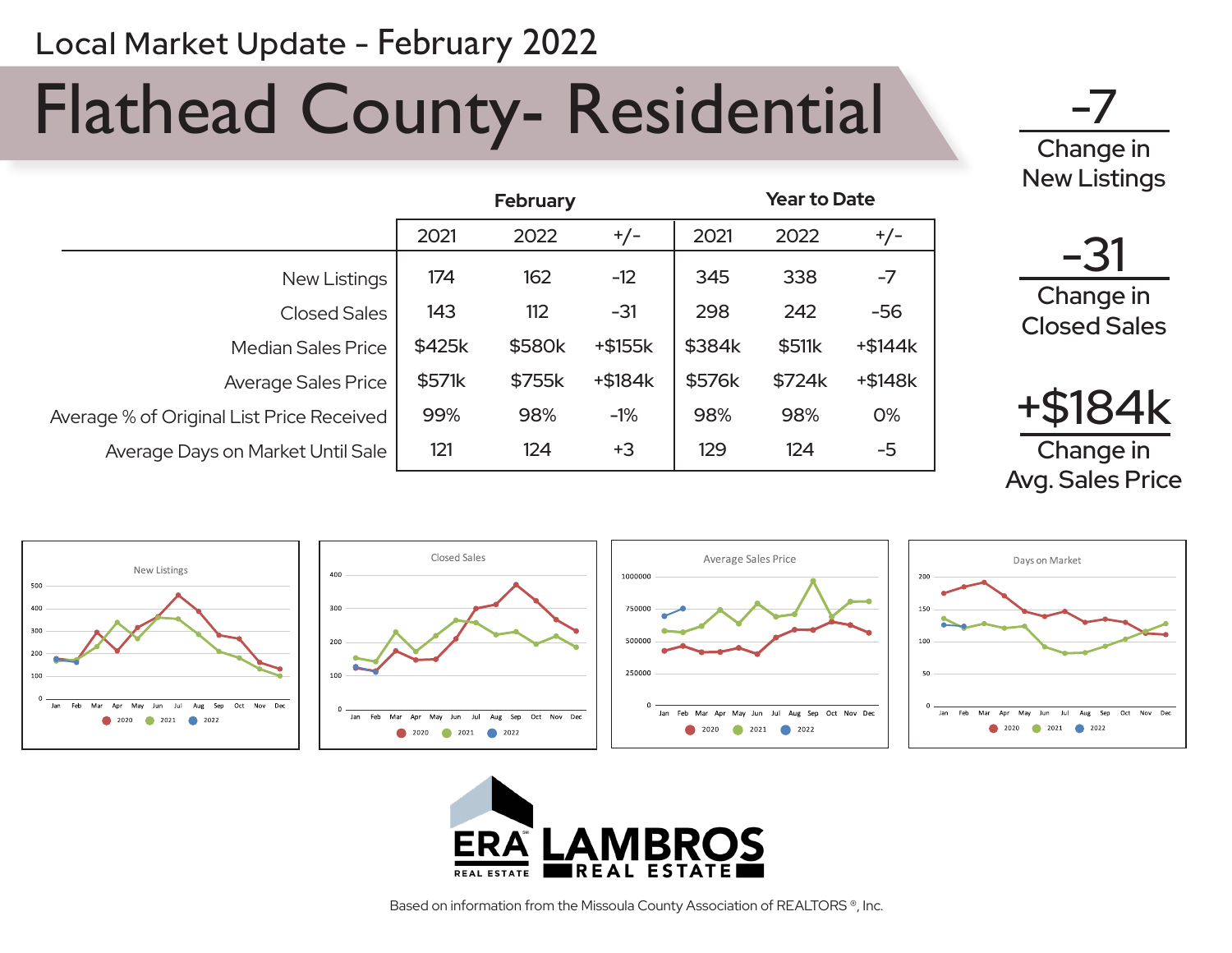## Lake County- Land



|                                           | <b>February</b> |        |              | <b>Year to Date</b> |        |               |  |
|-------------------------------------------|-----------------|--------|--------------|---------------------|--------|---------------|--|
|                                           | 2021            | 2022   | $+/-$        | 2021                | 2022   | $+/-$         |  |
| New Listings                              | 46              | 29     | $-17$        | 68                  | 39     | $-29$         |  |
| Closed Sales                              | 35              | 14     | $-20$        | 59                  | 33     | $-26$         |  |
| <b>Median Sales Price</b>                 | \$84k           | \$121k | $+$ \$37 $k$ | \$840k              | \$165k | $-$ \$675 $k$ |  |
| <b>Average Sales Price</b>                | \$157k          | \$186k | $+$ \$29 $k$ | \$168k              | \$262k | $+$ \$94 $k$  |  |
| Average % of Original List Price Received | 89%             | 102%   | $+13%$       | 92%                 | 99%    | $+7%$         |  |
| Average Days on Market Until Sale         | 597             | 191    | $-406$       | 526                 | 188    | $-338$        |  |





Change in Avg. Sales Price